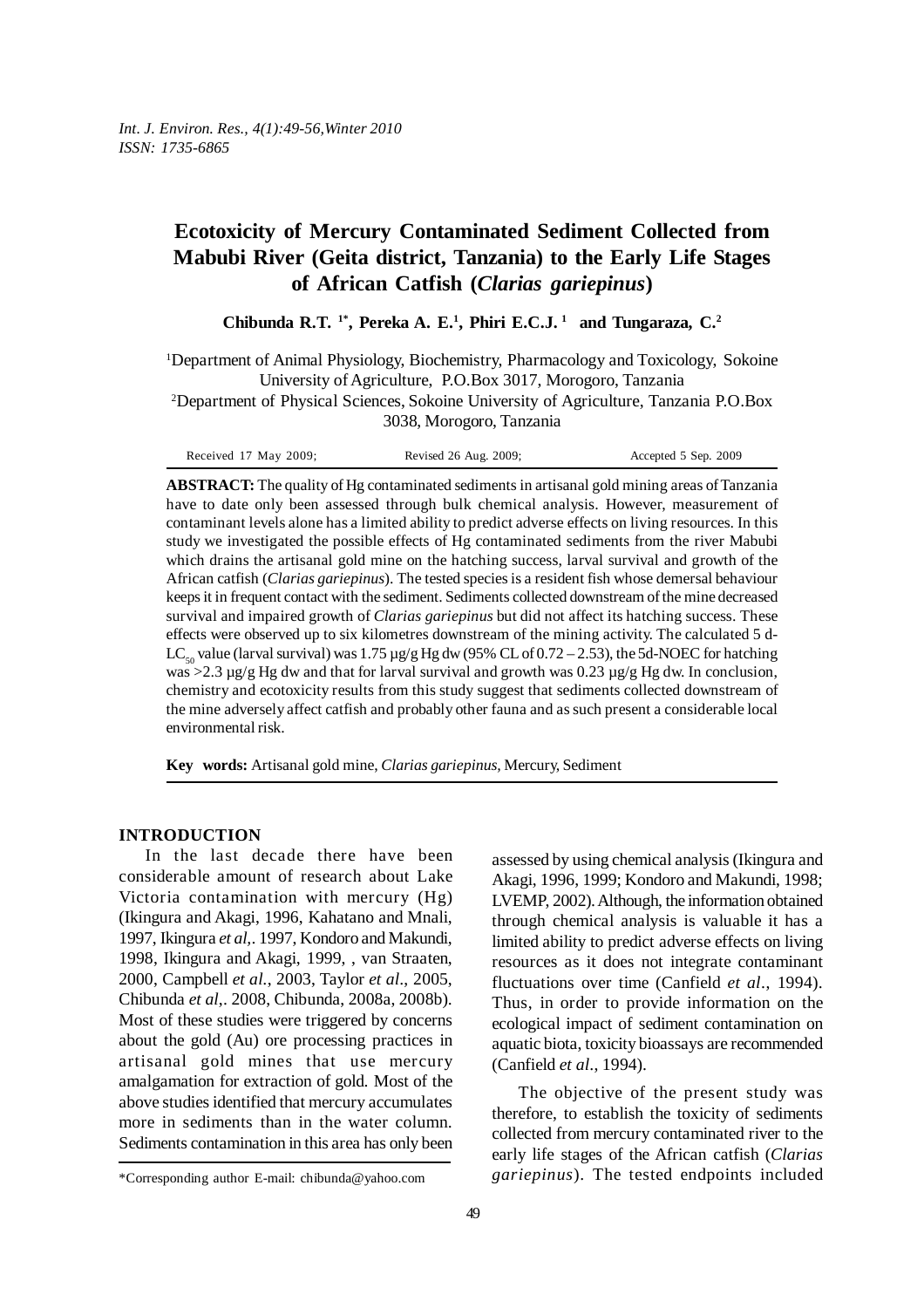hatching success, larvae survival and growth of *C. gariepinus*. The choice of *C. gariepinus* was based on the fact that it occurs in most rivers in the Lake Victoria basin and is an economically important fish for the local communities (David, 1992). In addition, *C.gariepinus* has a demersal life style that makes it vulnerable to contaminated sediments (Bezuidenhout *et al.,* 1990; Adeyeye *et al.*, 1996). Like many other organisms early developmental stages of *C. gariepinus* are probably the most sensitive stages of its life cycle. As other aquatic fauna, *C. gariepinus* can be affected by mercury through the disruption of several processes such as the inhibition of metabolic pathways leading to failure of the energetic balance, cellular division, differentiation and cellular migration (Itow *et al.*, 1998). Bano and Hasan, (1989) showed that Mercury induced time-dependent alterations in lipid profiles and lipid peroxidation in different body organs of cat-fish. It has also been reported that mercury causes necrosis and degeneration of renal tubular cells and increase thickening of renal glomerular basement membrane in catfish (Kendall, 1975; Kirubagaran and Joy, 1988). Similarly, mercury has been shown to induce morphological changes in the respiratory surface of the catfish of the *Saccobranchus fossilis* species (Khangarot, 2003).

## **MATERIAL & METHODS**

Sediment samples were collected from river Mabubi, which drains Mugusu artisanal gold mine. The river runs for 10 km before entering Lake Victoria through Nungwe bay. This river is very shallow, with average depths varying between 0.5 to 3 meters depending on the season and level of precipitation (Chibunda *et al*, 2008c). Water temperature during the sampling period ranged between 24°C to 26°C and had dissolved oxygen ranging from 4.2 to 6.1 mg/L. Sediment samples were collected at an average depth of 1.8 meters from five sites (points), which were identified as A, B, C, D and E (Fig. 1). Point A was located two kilometers before the gold processing area and it was considered as a reference point. Point B, C and D were located at a distance of three, six and nine kilometers downstream the gold processing area, respectively. Point E was located at the river mouth inside Lake Victoria. About

three kilograms of superficial sediment  $(-5 \text{ cm})$ was collected with a core sampler into 10 N nitric acid washed glass jars and kept in cool boxes with ice and transferred to the laboratory. At the laboratory large debris were handpicked and sediment homogenized by stirring and wet – sieved at 300 µm to remove indigenous fauna. Thereafter, sediment was stored at 4 °C in darkness until analysis and testing, which commenced within two weeks. The sediments were analyzed for heavy metal content (described below), as well as for organic carbon content, fine particle fraction (63µm), Acid Volatile Sulfides (AVS) and Simultaneously Extracted Metals (SEM).

The sediment particle sizes were measured by wet sieving according to the method described by Gee and Bauder (1986). Percentage organic carbon (%OC) was measured by using the volatile solids technique which involved drying sediments and burning off organic matter in a furnace for 16 hours at 550°C (ASTM, 1992). The % OC was calculated based on the change in sediment weight before and after ignition (ASTM, 1992). AVS was determined at the Laboratory of Environmental Toxicology and Aquatic Ecology, Ghent University in Belgium by using the modified diffusion method according to Leonard *et al.*, (1996). The container with sediment collected from point B broke during transportation from Tanzania to Belgium and it was therefore not analysed for AVS and SEM.

The tested sediments were sampled for chemical analysis on day 0 of the experiment. Sediments were analysed for Cu, Pb, Cr, Zn, Cd, and Hg. The analysis of Cu, Pb, Zn, Cr and Cd was performed by using Atomic Absorption Spectrometer (GBC 906) (USA) in the flame mode. Briefly, water was decanted from the sediment samples and the sediments were air-dried in an air-conditioned room set at 25°C and 65% relative humidity. Sediments were further dried in an oven at 40°C for 48 hours and then milled using an agate planetary micro-mill (Fritsh) from Laval lab - Canada. The resulting fine dry powder was used for digestion, which was done by using an aqua regia digestion system (3:1 parts of HCl to  $HNO<sub>3</sub>$ ). Dry powdered sediment (0.5 g) was mixed with 1.5 ml concentrated HCl and 0.5 ml concentrated  $HNO<sub>3</sub>$  in a graduated test tube and digested on a hotplate at 95°C. The digest was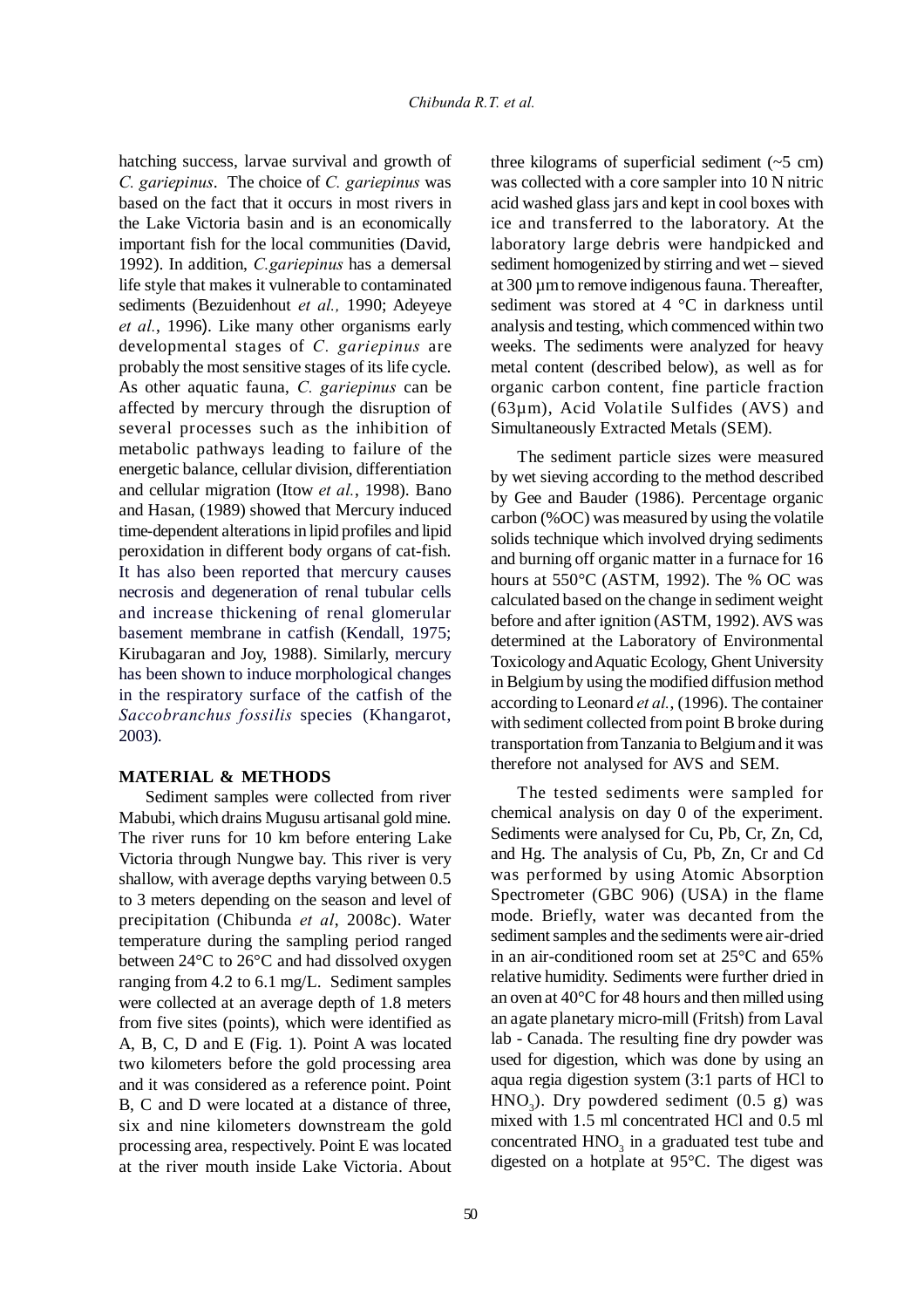

**Fig. 1. Map of Geita district to show sampling points**

cooled to room temperature and diluted with deionized water to 10 ml. After settling overnight, samples were ready for analysis.

Total mercury analysis was done by using Atomic Absorption Spectrophotometer (ASS) with cold vapour generation technique (ICP Ultima 2, Horiba Jobin Yvon, France). Briefly, sediment samples were air dried in an air conditioned room set at 25°C and 65% relative humidity. Sediments were further dried in an oven at 45°C for 48 hours

and then milled using an agate planetary micromill (Fritsh) from Laval lab -Canada. The resulting fine dried powder was used for digestion. 0.5 g of sediment was mixed with 4.5 ml concentrated HCl and 1.5 ml concentrated  $HNO<sub>3</sub>$  in a graduated test tube and digested on a water-bath at 70°C. Subsequently 5 ml of samples was mixed with 10 ml 6M HCl in a 50 ml test tube. After adding 1ml of KI-ascorbic acid solution, the mixture was vortexed before measuring. Acid washed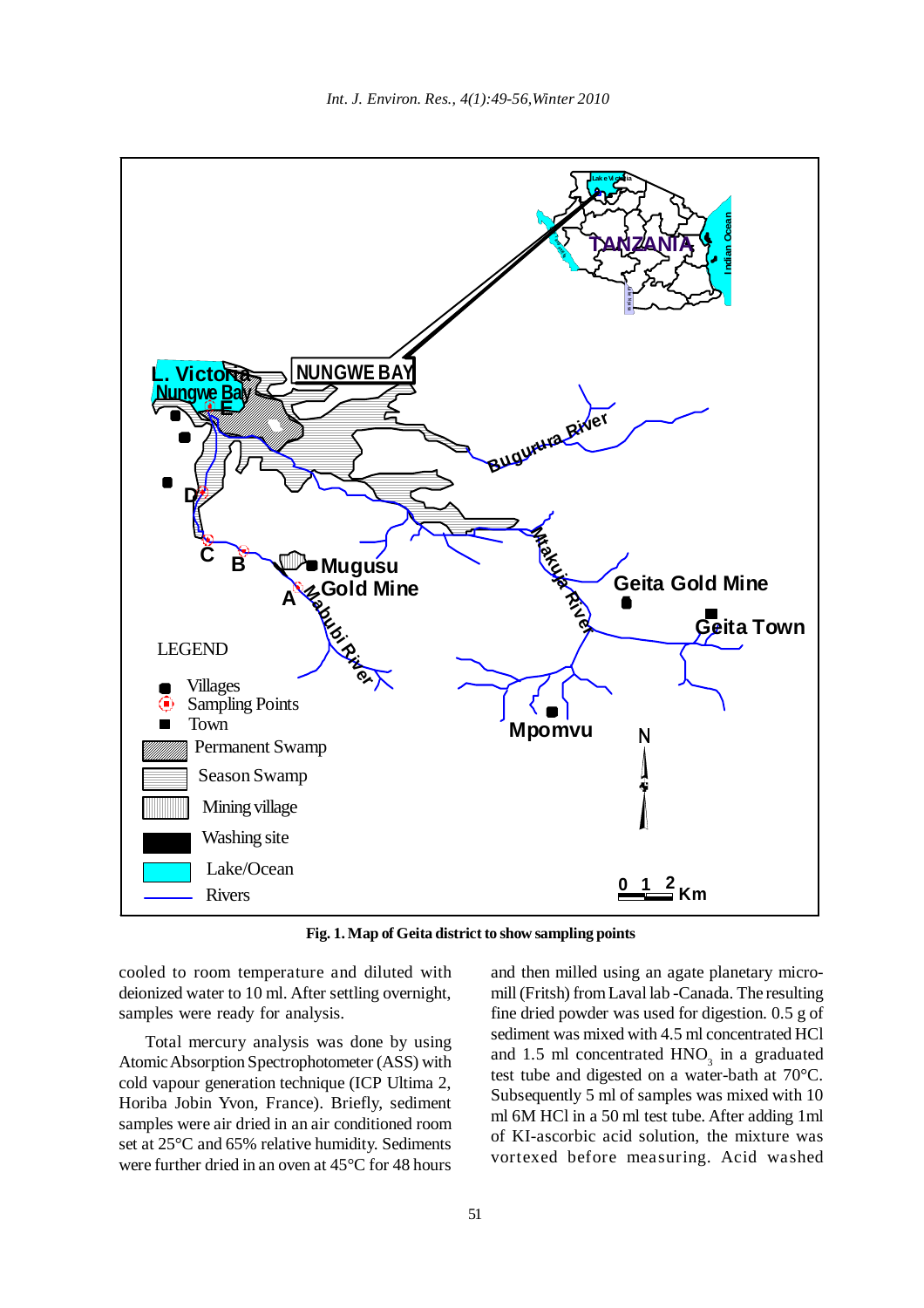glassware, analytical grade reagents and double distilled and deionised water were used in the analysis. In order to check purity of the chemicals used, one blank was run every 10 samples. There was no evidence of contamination in these blanks. Analytical quality control was ensured through the analysis of replicates of Hg standard solutions and the control reference material [BCR-580 for mercury with Hg  $132 \pm 3$  µg/g from European Commission DG Joint Research Centre (IRMM)]. The recovery percentage was 84% and the results were therefore not corrected for recovery. All samples were analysed in duplicates. The detection limit was  $0.02 \mu g/g$  and  $0.02 \mu g/L$ . More details on this method are given by Chibunda, (2008b).

Fertilized eggs and larvae of C. *gariepinus* were obtained from the Kingolwila National Fish Breeding Centre in Morogoro, Tanzania. Hand stripped eggs were artificially fertilized with sperm taken from males collected from the wild according to de Graaf and Janssen (1996). Fertilized eggs (2 to 4 cell stage) and 24 hour old larvae were used in this study.

Each test sample was replicated five times. After thorough mixing, aliquots of 30g of sediments were dispensed into 200 ml glass vessels. To keep the eggs visible, a 300 µm Teflon mesh was inserted at the sediment water interface. Then, 120 ml of aerated deionized water  $(58.8 \text{ mg } \text{CaCl}_2, 25 \text{ mg})$  $MgSO<sub>4</sub>$ , 13 mg NaHCO<sub>3</sub>, and 1.15 mg KCl per L) was carefully added in such a way that disruption of the sediment layer was minimal. Fifty percent of the water was renewed every 24h. The test vessels were kept in a temperature bath (28  $\pm$  1°C) for 12 h before the introduction of fertilized eggs. Ten eggs were introduced in each vessel using a plastic pipette within two hours of fertilization. Recording of hatched and dead eggs/ embryos was done every 12 h. Hatching was defined by the number of larva present. Eggs that did not hatch after 48 h were counted and considered dead. Temperature, pH, dissolved oxygen, hardness and ammonia were measured every 24 hours (i.e. before water renewal). Water samples were taken with a pipette from approximately 1 cm above the sediment surface without causing any disturbance (to avoid contamination of the overlying water with sediment particles).

The experimental design was similar to that of the sediment-embryo test described above, except that the Teflon mesh was not inserted in the testing vessels. Ten larvae (24 h old) were carefully introduced into each vessel by using a glass pipette. The viability of each larva was checked by observing the swimming motion in the water column as they were added. Like in the sedimentembryo test, temperature, pH, dissolved oxygen, hardness and ammonia were measured before each water renewal. Larvae were not fed during the exposure period. To avoid water quality deterioration, dead larvae were removed before each water renewal. A larva was considered dead when it did not respond to probing by using a glass rod. At the end of day five, surviving larvae were removed from the test vessels, counted and preserved in 10% carbonate-buffered formalin. Total length (mm) measurements were done by using a microscale calliper.

The percentage survival and the total length data were arcsine square root transformed, then tested for normality and homogeneity using the Shapiro-Wilkinson test. Differences between the treatments were determined with ANOVA (Fisher LSD test). The  $LC_{50}$  values were calculated by using the probit analysis method according to Finney (1971).

## **RESULTS & DISCUSSION**

The physical characteristics of the natural sediments are presented in Table 1. The sediment collected upstream of the gold mine (point A) was relatively coarser than the sediment samples taken downstream of the mine. The clay percentage was 62.5% at point B and 54.3% at point D. Organic carbon (OC) percentage varied from 5% before the gold mine to 1.2% at point D. Point E which was located at the river mouth (in the lake) had the highest percentage of OC (38.2%). Concentrations of metals and AVS measured in the samples collected from the Mabubi River are shown in Table 2. Sediment sampled from point B had the highest concentrations of Hg, Cr and Zn with values of 2.3, 55.2 and 51.04  $\mu$  g g<sup>-1</sup> dw, respectively. The concentrations of Hg were 76 times higher than those found at point A.Physicochemical conditions in the exposure assays are summarized in Table 3. All measured parameters were within the recommended values for chemical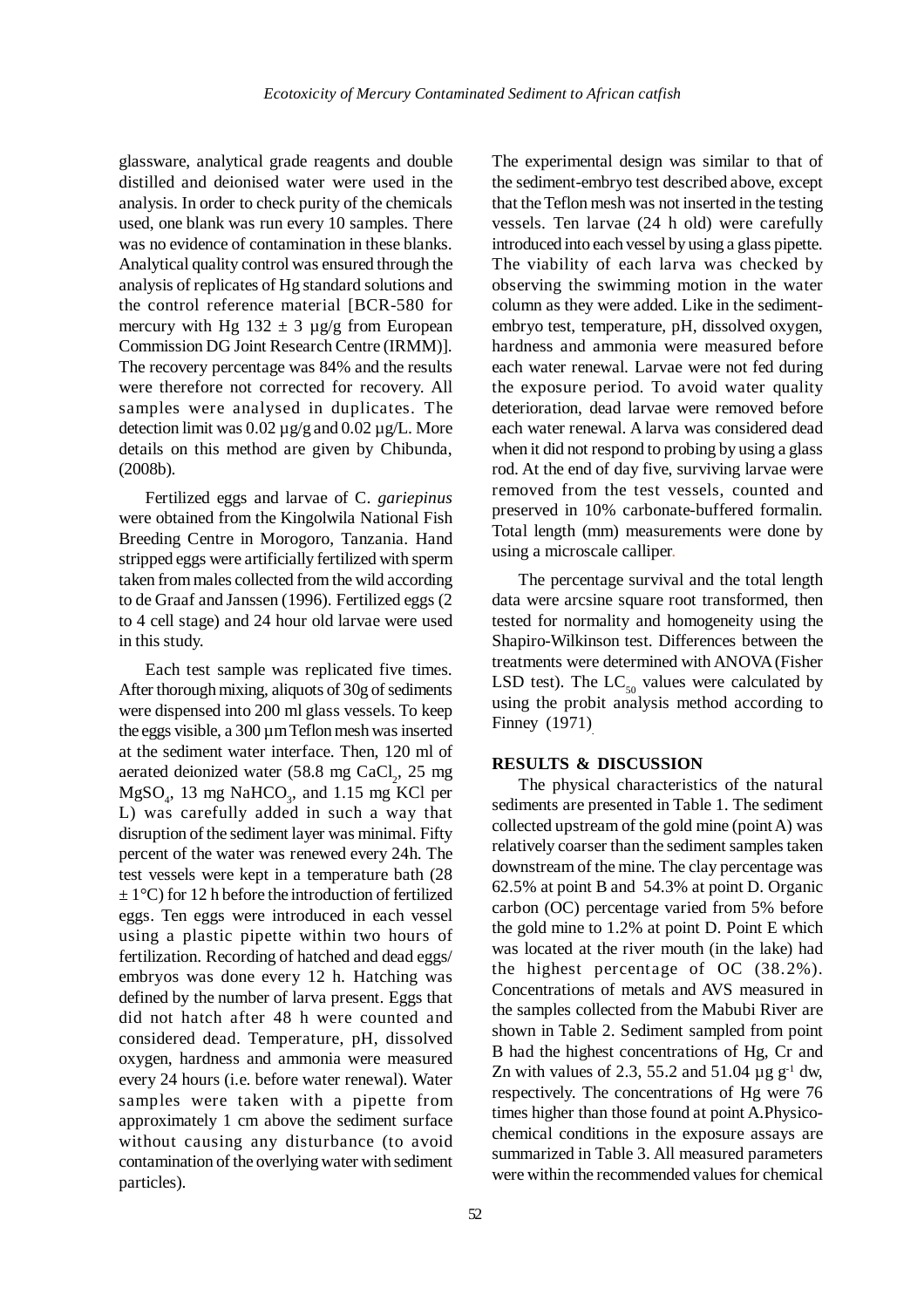testing with fish early life stages (OECD guideline 210).

The effect of the sediments collected from the river Mabubi on *C. gariepinus* are summarised in Table 4. Compared to the reference sediment, in general sediments collected downstream from the mine adversely affected the survival and growth of the *C.gariepinus* larvae, but not the hatching success of the embryos. Sediments collected at point B significantly reduced survival and inhibited growth of the catfish larvae and the samples collected from point C impaired growth (p<0.05). Sediments collected from points D and E did not affect the survival, growth or embryo hatching success. Based on these results, the calculated 5 day  $LC_{50}$  (larval survival) was 1.75  $\mu$ g/g Hg dw (95% CL of 0.72 – 2.53) and the NOEC for hatching was  $>2.3 \mu g/g$  Hg dw and that for larval survival and growth was  $0.23 \mu$ g/g Hg dw.

From these results it appears that high levels of metals are found near the gold washing site

**Table 1.Physical characteristics of the sediments sampled from different points along the Mabubi River (Geita, Tanzania)**

| <b>Sampling Points</b> | % Sand | % Clay | $%$ Silt | % OC |
|------------------------|--------|--------|----------|------|
|                        | 18.3   | 29.0   | 47.7     | 5.0  |
|                        | 10.64  | 62.5   | 26.3     | 0.56 |
|                        | 6.76   | 56.3   | 36.0     | 0.91 |
|                        | 4.71   | 54.3   | 39.8     | 1.20 |
|                        | 6.0    | 33.0   | 22.8     | 38.2 |

**Table 2. Concentrations of metals, Acid-Volatile Sulfide (AVS), Simultaneously Extracted Metals (SEM) to AVS molar ratio in sediments collected along the Mabubi River (Geita district, Tanzania)**

| <b>Samplin</b> | Metal concentrations $(\mu g/g)$ dry weight) |     |             |       |                | <b>SEM</b> | $\cdot$ AVS                    | <b>SEM/AVS</b>                 |       |
|----------------|----------------------------------------------|-----|-------------|-------|----------------|------------|--------------------------------|--------------------------------|-------|
| g points       | Cu                                           | Pb  | $_{\rm Cr}$ | Zn    | C <sub>d</sub> | Hg         | $(\mu \text{mol}/g \text{dw})$ | $(\mu \text{mol}/g \text{dw})$ | ratio |
| A              | 1.09                                         | 21  | 31          | 26    | 0.62           | 0.03       | 0.87                           | 1.06                           | 0.82  |
| B              | 2.41                                         | 34  | 55.2        | 51.04 | 0.86           | $2.3*$     | n.a                            | n.a                            | n.a   |
| C              | 1.15                                         | 36  | 43          | 43.06 | 0.43           | $1.6*$     | 1.85                           | 0.03                           | 59.27 |
| D              | 3.35                                         | 17  | 19          | 25.2  | 0.86           | 0.23       | 0.98                           | 0.65                           | 1.49  |
| Ε              | 3.17                                         | 13  | 6.7         | 26.56 | 0.85           | 0.08       | 0.67                           | 2.02                           | 0.33  |
| <b>PEC</b>     | 149                                          | 128 | 111         | 459   | 4.98           | 1.06       | n.a                            | n.a                            | n.a   |

**PEC = Probable Effective Concentration , \* exceeds PEC, n.a= not applicable**

**Table 3. Mean values (± SD) for different physico-chemical parameters monitored in the assay**

| <b>Sampling Point</b> | pH             | <b>Temperature</b><br>$^{\circ}C$ | Ammonia<br>(mg/L) | <b>Hardness</b><br>(mg/L as CaCO <sub>3</sub> ) | Oxygen<br>(mg/L) |
|-----------------------|----------------|-----------------------------------|-------------------|-------------------------------------------------|------------------|
| A                     | $6.6 \pm 0.13$ | $27.5 \pm 0.15$                   | 0.0               | $243 \pm 1.2$                                   | $5.2 \pm 0.78$   |
| B                     | $7.2 \pm 0.45$ | $28.4 \pm 0.79$                   | 0.5               | $247 + 2$                                       | $4.5 \pm 0.93$   |
| C                     | $8.0 + 0.63$   | $27.0 \pm 1.1$                    | 0.3               | $238 + 2.7$                                     | $5.5 + 0.84$     |
| D                     | $7.8 \pm 0.37$ | $28.2 \pm 0.45$                   | 0.0               | $248 \pm 0.8$                                   | $4.7 \pm 0.67$   |
| E                     | $6.6 \pm 0.46$ | $27.0 \pm 0.64$                   | 0.0               | $241 \pm 1.3$                                   | $5.3 \pm 0.92$   |

**Table 4. Survival, hatching and growth of C.gariepinus exposed to Hg contaminated sediment**

| Sampling points                     |                |               |            |              |              |
|-------------------------------------|----------------|---------------|------------|--------------|--------------|
| Eggs hatching %                     | 60             | 56.8          | 58.3       | 58.8         | 58.7         |
| Larval survival %                   | 76             | 43*           | $63*$      |              | 83           |
| Larval mean length<br>$(mm) \pm SD$ | $6.3 \pm 0.67$ | $4.8 + 0.68*$ | $6 + 0.67$ | $6.6 + 0.72$ | $7.3 + 0.84$ |

**\*Significantly different from the reference sediment (A)**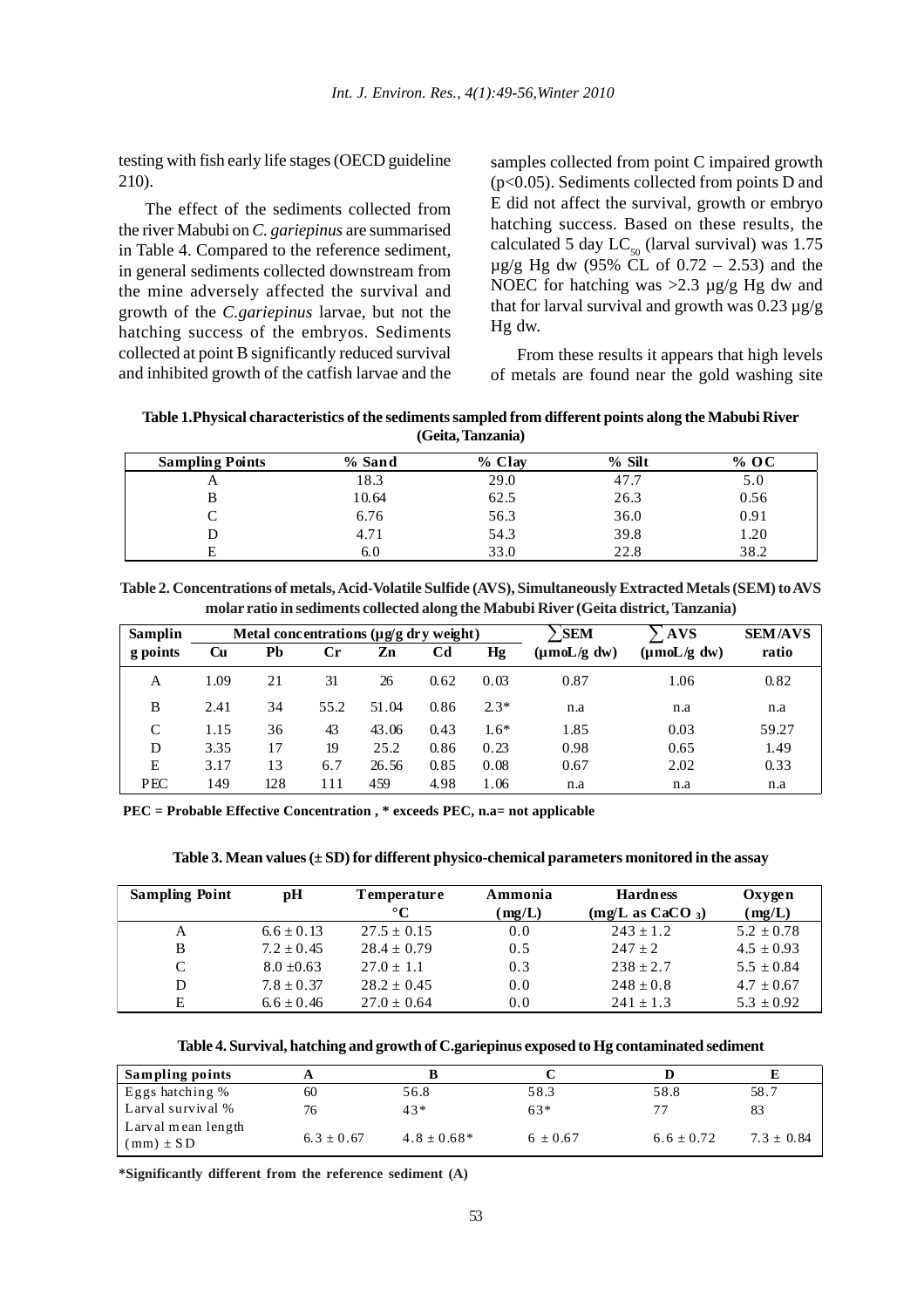and decrease downstream. Tanzania lacks it own sediment quality guideline for metals. Measured metal concentrations in sediment were therefore compared with the consensus-based sediment quality guideline values referred to as the Probable Effect Concentration (PEC) proposed by MacDonald *et al.* (2000). The PEC guideline was selected for comparison because various evaluations have demonstrated that this guideline provides a unifying synthesis of the existing sediment quality guidelines and reflects causal rather than correlative effects (MacDonald *et al*., 2000). In the present study, the concentrations of Hg at point B and C exceeded the PEC. Similarly, the concentrations of Hg in sediment collected from point B and C exceeded the sediment guidelines proposed for Ecuador  $(0.45 \mu g/g Hg dw)$ , Washington State-USA (0.41 µg/g Hg dw) and Canada  $(0.14 \mu g/g Hg dw)$  (Eisler, 2005). These guidelines provide concentrations of metals above which adverse effects are expected to occur. Therefore sediments collected from these two points are likely to cause adverse effects to local fauna.

The presence of higher Hg levels in sediments sampled downstream of the mine compared to those taken from upstream locations is the result of the use of mercury in the gold extraction process. The occurrence of other metals like Cu, Pb and Cr in the river sediment sampled downstream of the mine can be explained by their natural presence in the mined ore. It has been shown that, complexes of these metals like arseno-pyrite (FeAsS<sub>2</sub>), CuS<sub>2</sub> and FeO.Cr<sub>2</sub>O<sub>3</sub> are abundant in tropical gold bearing soils (Lacerda, 1997; Oyarzun *et al.,* 2004). These metals are released into the tailings during gold processing.

The biological effects observed at point B and C in Table 2, corresponded with Hg levels that exceeded the probable effective concentrations of the sediment quality guidelines proposed by MacDonald *et al.*, 2000 of 1.06 µg/g dw for Hg. Similarly, the concentrations of Hg in sediment collected from point B and C exceeded the sediment guidelines proposed for Ecuador, Washington State-USA and Canada. Because these guidelines propose limits of metal concentrations above which effects are likely to occur; it is very likely that the elevated concentrations of Hg at these points caused the observed adverse effects on survival and growth of *C.gariepinus* larvae.

However, like other metals the toxicity of mercury to aquatic organisms depends on species sensitivity, the concentration of mercury and its bioavailability. In natural settings, metal bioavailability depends on a variety of factors such as adsorption to particles, complexation by organic matter (e.g humic and fulvic acids), presence of other cations (Driscoll *et al.*, 1998), and pH (Klinck *et al.,* 2005). It has been established that mercury can react with sulfide (generated in sediments by sulphate-reducing bacteria) and render it biologically unavailable (Di Toro *et al*., 1990; Miller *et al.,* 2007). The observed toxicity of sediment in the present study may be the result of low concentrations of metal binding substances in the sediment samples which might have increased the bioavailability of metals. Indeed, metal toxicity in sediment occurs only when the concentrations of metals are in excess of the sulfides or organic carbon content and/or other metal binding substances (Macdonald *et al.,* 2000). In fact, it has been shown that there is no toxicity if the SEM to AVS ratio is one or less because of the available free metal will be bound to the AVS phase (Ankley, 1996; Burton *et al*., 2005). In the present study, the ratio of the sum of SEM to AVS concentrations was less than one only for sediments collected from points A and E (Table 2). These findings suggest that metals were readily bioavailable in the sediments sampled from points C and D. In addition, artificial sediment contained 2.5% of organic carbon which is higher than that measured in the field sediments collected from points B (0.56%), C (0.91%) and D (1.2%). This difference in organic carbon content may partly explain the observed difference in toxicity to *C. gariepinus* early life stages.

An alternative, but plausible explanation for the observed toxicity in these sediments might be the additional toxicity of the other metals that were measured in sediments i.e. cadmium, copper, chromium and lead. Indeed, mercury has been shown to have additive and possibly synergistic interactions with Cu, Cd and Pb (Fernàndez and Beiras, 2001). No chemical analysis of organic pollutants was performed as in this area there is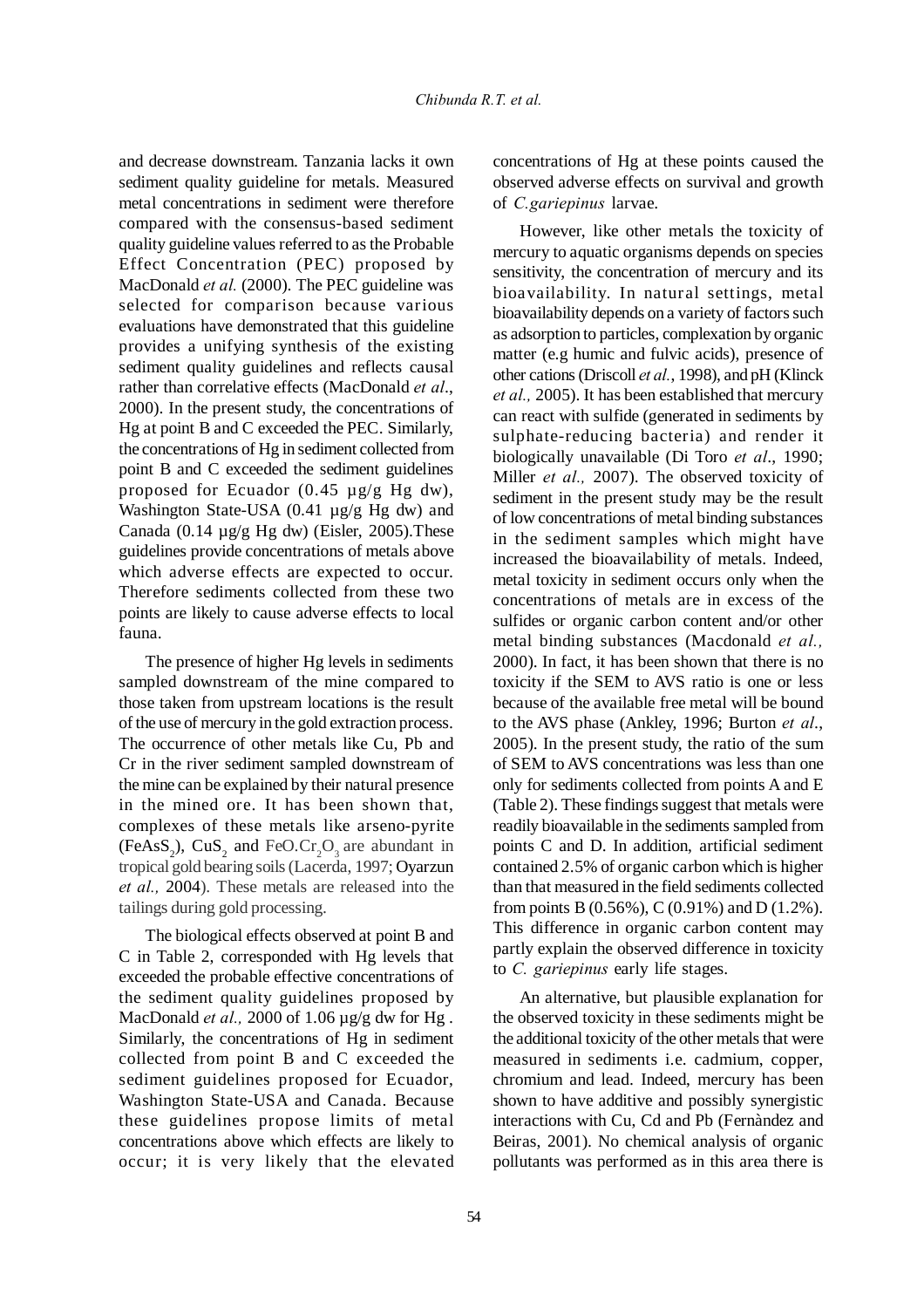no known polluting organic chemicals industry, or farmers in the neighbourhood using chemical fertilizers, herbicides or pesticides (Kitula, 2006). Given that in the present study survival and growth of catfish larvae were affected at lower mercury concentrations than the Hg levels which have been recorded in other artisanal gold mining impacted watersheds in Tanzania; it is possible that the ecology and biodiversity of these water bodies are at risk. For example, mercury content which was measured in sediments collected from Bulyanhulu and Isingile rivers were 5.35 µg/g Hg dw and 2.84 µg/g Hg dw respectively (Kahatano and Mnali, 1997; Taylor *et al.,* 2005).

## **CONCLUSION**

In conclusion, the chemistry and ecotoxicity results from this study suggest that use of mercury in artisanal gold mining activities contaminates the environment and adversely affects the local biota. It is therefore recommended that use of mercury for gold extraction should be discouraged.

#### **ACKNOWLEDGEMENT**

This research was funded by Lake Victoria Research Initiative (VicRes) a SIDA Funded Project .The technical assistance provided by Mr. Jingu of Sokoine University of Agriculture is highly acknowledged. We are also indebted to the Kingolwila National Fish Breeding Centre in Morogoro, Tanzania for providing eggs and larvae of C. *gariepinus*.

#### **REFERENCES**

Adeyeye, E. I., Akinyugha, N. J., Fesobi, M. E. and Tenabe, V. O. (1996). Determination of some metals in Clarias gariepinus (Cuvier and Vallenciennes), Cyprinus carpio (L.) and Oreochromis niloticus (L.) fishes in a polyculture fresh water pond and their environments. Aquaculture., **147,** 205-214.

Ankley, G. T. (1996). Evaluation of metal/acid-volatile sulfide relationships in the prediction of metal bioaccumulation by benthic macroinvertebrates. Environ. Toxicol. Chem*.*, **15**, 2138-2146.

Bano, Y. and Hasan, M. (1989). Mercury induced timedependent alterations in lipid profiles and lipid peroxidation in different body organs of cat-fish Heteropneustes fossilis . J. Environ. Sci. and Health., Part B: **B24**, 145-166.

Bezuidenhout, L. M., Schoonbee, H. J. and de Wet, L. P. D. (1990). Heavy metal content in organs of the African sharptooth Catfish, (*Clarias gariepinus*) (Burchell), from a Transvaal lake affected by mine and industrial effluents: Part 1. Zinc and Copper. Water SA., **16,**125-129.

Burton, G. A., Nguyen, T. H., Janssen, C., Baudo, R., McWilliam, R., Bossuyt, B., Beltrami, M. and Green, A. (2005). Field validation of sediment zinc toxicity. Environ. Toxicol. Chem., **24,** 541-553.

Campbell, L. M., Robert, E. H, Joseph, N., Rose, M. and George, D. (2003). Distribution and food web transfer of mercury in Napoleon and Winam gulfs, Lake Victoria, East Africa. J. Great Lakes Res., **29**, 267-282.

Canfield, T. J., Kemble, N. E., Brumbaugh, W. G., Dwyer, F. J., Ingersoll, C. G. and Fairchild, J. F. (1994). Use of benthic invertebrate community structure and the sediment quality triad to evaluate metal-contaminated sediment in the Upper Clark Fork River, Montana. Environ. Toxicol. Chem., **13**, 1999-2012.

Chibunda R. T. (2008a). Comparative sensitivity of *Caridina nilotica*, *Haplochromis nubilus*, *Bulinus africanus* and *Bulinus forskalii* from Lake Victoria, Tanzania to mercury chloride. Chemistry and Ecology, **24**, 207-212.

Chibunda, R. T. (2008b). Environmental and human health risks of mercury released from artisanal gold mining in Tanzania. A Ph.D Thesis:ISBN 978-90-5989- 216-3.Submitted for fulfillment of the requirement for the Doctoral Degree of the Ghent University-Belgium, available at the central library Ghent University, 45.

Chibunda, R. T., Pereka A.E. and Tungaraza, C. (2008c). Effects of sediment contamination by artisanal gold mining on *Chironomus riparius* in Mabubi River, Tanzania. Physics and Chem. Earth., **33**, 738–743.

David, H. E. (1992). Field guide to the fresh water fishes of Tanzania. FAO species identification sheets for fishery purposes. Prepared and published with support of the UNDP project URT/87/016.

de Graaf, G. and Janssen, J. A. L. (1996). Artificial reproduction and pond rearing of the African catfish. *Clarias gariepinus* in sub-Saharan Africa. In: A handbook. FAO Fisheries Technical Paper 362.

Di Toro, D. M., Mahony, J. D., Hansen, D. J., Scott, K. J., Hicks, M. B., Mayr, S. M. and Edmond, M. S. (1990). Toxicity of Cadmium in sediments: The role of acid volatile sulfide. Environ. Toxicol. Chem*.*, **9,** 1487-1502.

Driscoll, C. T., Yan, C., Schofield, C. L., Munson, R. and Holsapple, J. (1994). The mercury cycle and fish in the Adirondack lakes. Environ. Sci. Technol*.*, **28,** 136A-143A.